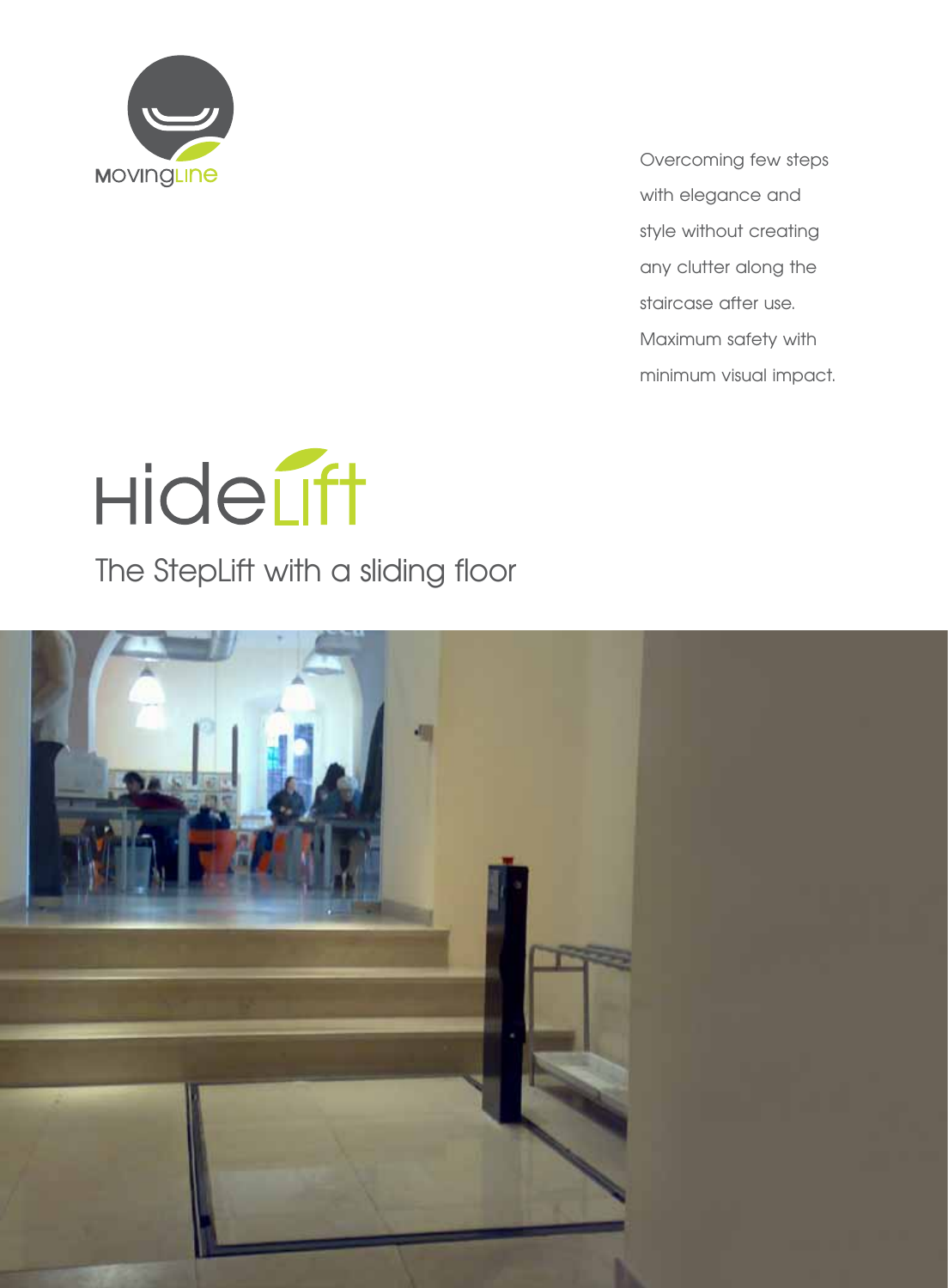# **Hideuft**

# Pleasant and Retractable

Simple and safe in overcoming few steps without cluttering the staircase after using it,

HideLift steplift is able to fit in environments with very little aesthetics effect and impact being able to disappear in the ground at the bottom floor landing.

The lifting and horizontal sliding floor approaches the top landing allowing an easy access to and from the platform in total safety

The platform is surrounded by a mobile edge which is activated during the platform movements and works as a protection containment edge. The mobile edge aligns itself to the floor when the platform is lowered in the pit leaving the passage

way free after use.

Safety for the user and for the people who may find themselves near the lift during its functioning: HideLift is designed and equipped with appropriate safety sensitive edges placed on the frontal edge of the platform as well as under the platform perimenter.

Hidel ift is ideal for small floor differences of 3 to 4 steps ,either in internal and external environments.





#### **EC CONFORMITY TO EUROPEAN DIRECTIVES**

Machinery Directive 2006/42/EC

E.M.C. European Directives 2004/108/EC

| Technical Data           | <b>P110HT</b>        |
|--------------------------|----------------------|
| Rated load               | 300 Kg / 200 kg      |
| Platform dimensions      | 1500 x 1000 mm       |
| Net dimensions           | 1500 x 960 mm        |
| Pit dimensions           | 1540 x 1040 mm       |
| Vertical Travel (C1)     | 500 mm max           |
| Traversable (C2)         | 700 mm max           |
| Pit Depth (h)            | 265 (without bellow) |
|                          | 310 (with bellow)    |
| Min. top step raise (h1) | $100 \text{ mm}$     |
| Speed                    | $1.5 \text{ m/min}$  |
| Power Supply             | 230 V Monophasic     |
| <b>Power Consumption</b> | 0,37 kW              |
| Protection               | <b>IP55</b>          |

The characteristics of the installation are binding on the feasibility and lift type.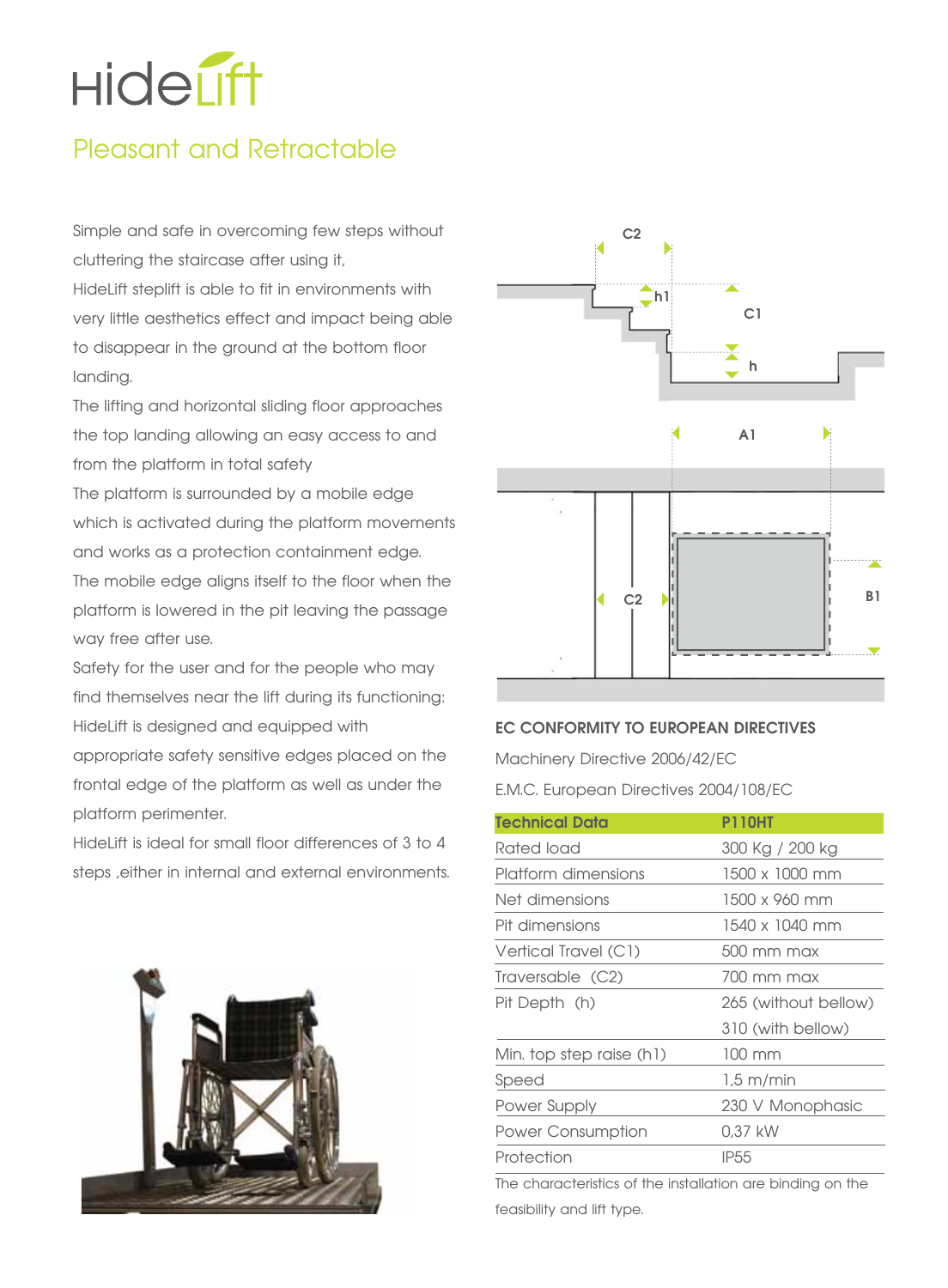

# Useful Information

#### **Basic Equipment Model P110HT**

- Top platform with horizontally sliding floor to overcome a few steps
- Containment edges, automatically raising of 70mm on three sides over the top sliding floor. The edges are forming a containmnet band during movements and are disappering inside the pit when the platform is lowered
- Sensitive edge below the platform perimeter and on the frontal edge of the sliding floor
- Push button control panel placed on the platform on a column with hold to run type Up / Down controls, requiring a constant pressure, Emergency stop and activation key
- Push Button landing control panel with hold to run type Call / Return, requiring a constant pressure, and activation key
- **•**Power unit integrated in the pit, under the platform
- **•**Fixed platform provided with an Inspection trap door
- Separate electrical equipment housed is a wall mounting box with IP55 protection
- Power failure emergency device with buffer battery for a safe descent recovery
- Finishing: Structure in light grey colour and platform floor coated in anti-slip black rubber carpet
- Environmental service conditions: -10°C/+40°C, for internal or external environments ( not in severe nor extreme conditions)

#### **HideLift Optional**

- **•**Lateral handles on the sliding floor mounted on the sides of the control post
- Platform in almond aluminium

**•** Special layout for tiling the top platform (tiles and tiling not included):

Platform lift rated load: 200 kg

Fixed 15 mm edge around the top platform as tiling containing

Pit depth : h +15 mm

*In order to prevent possible cracking, tiling features need to be verified, speciallyi n case of delicate materials*

- Safety bellow under the platform (on 4 sides)
- Control system by infrared remote control
- Layout for installation in external environment: Separated power unit, equipped with 3 m long connection hoses
- Cabinet for separated power unit

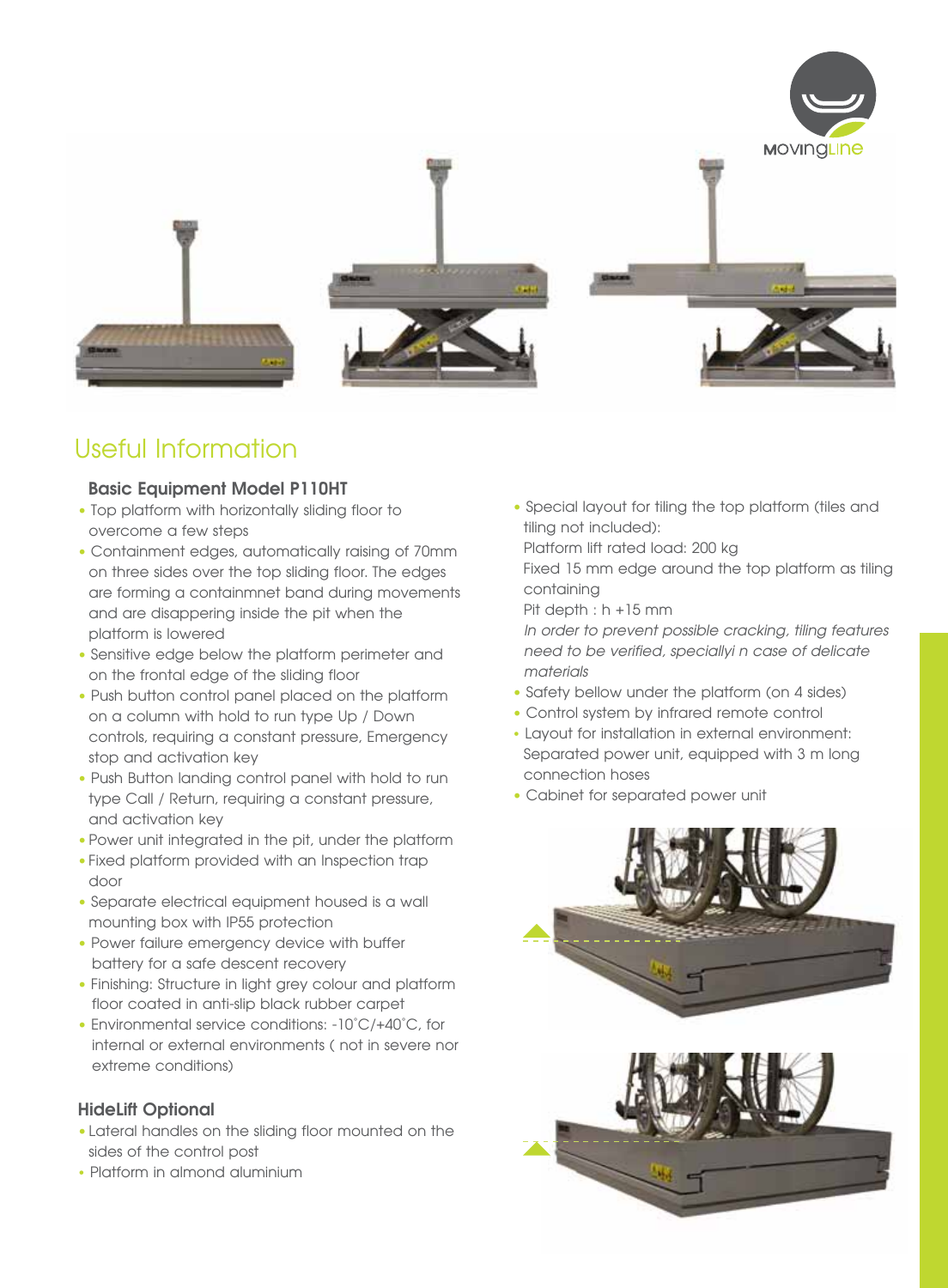

#### **FIXED BUTTON CONTROLS**

#### **On Board Push button control Panel**  Activation key switch Up / Down push buttons Emergency STOP The control panel is mounted on a column on the platform

#### **Landing control panels**



The positioning of the landing control panels must be in such a way to:

- allow the maximum visibility of the machine during movements
- to ensure an easy access by wheelchair user, without becoming an obstacle or creating interference during usage

#### **Suggested distance between 0,50 and 1,5 m**

#### **Suggested height between 0,90 and 1,10 m**

#### **Push Button Panels:**

Dimension: 65 x 80 x 170 mm

#### **Controls:**

Activation key switch Up / Down push buttons Emergency STOP

All controls relkated to the platform movement are hold to run, requiring a constant pressure.

#### **WIRELESS REMOTE CONTROLS**



**Infrared remote controls** Up / Down push buttons No fixed control stations are required on board



The position of the receiver must be in such a way to:

- allow the maximum visibility of the machine during movements and must be clear from interferences during usage
- allow the activation of the machine through the remote control either from the platform or from the landing

#### **Max. operating distance of the remote controls: 2m**

#### **Receiver**

Dimension: 70 x 70 x 51 mm

#### **Controls:**

Activation key switch Up / Down controls operated from the remote control Emergency STOP

All controls relkated to the platform movement are hold to run, requiring a constant pressure.

#### **Receivers for remote control panel**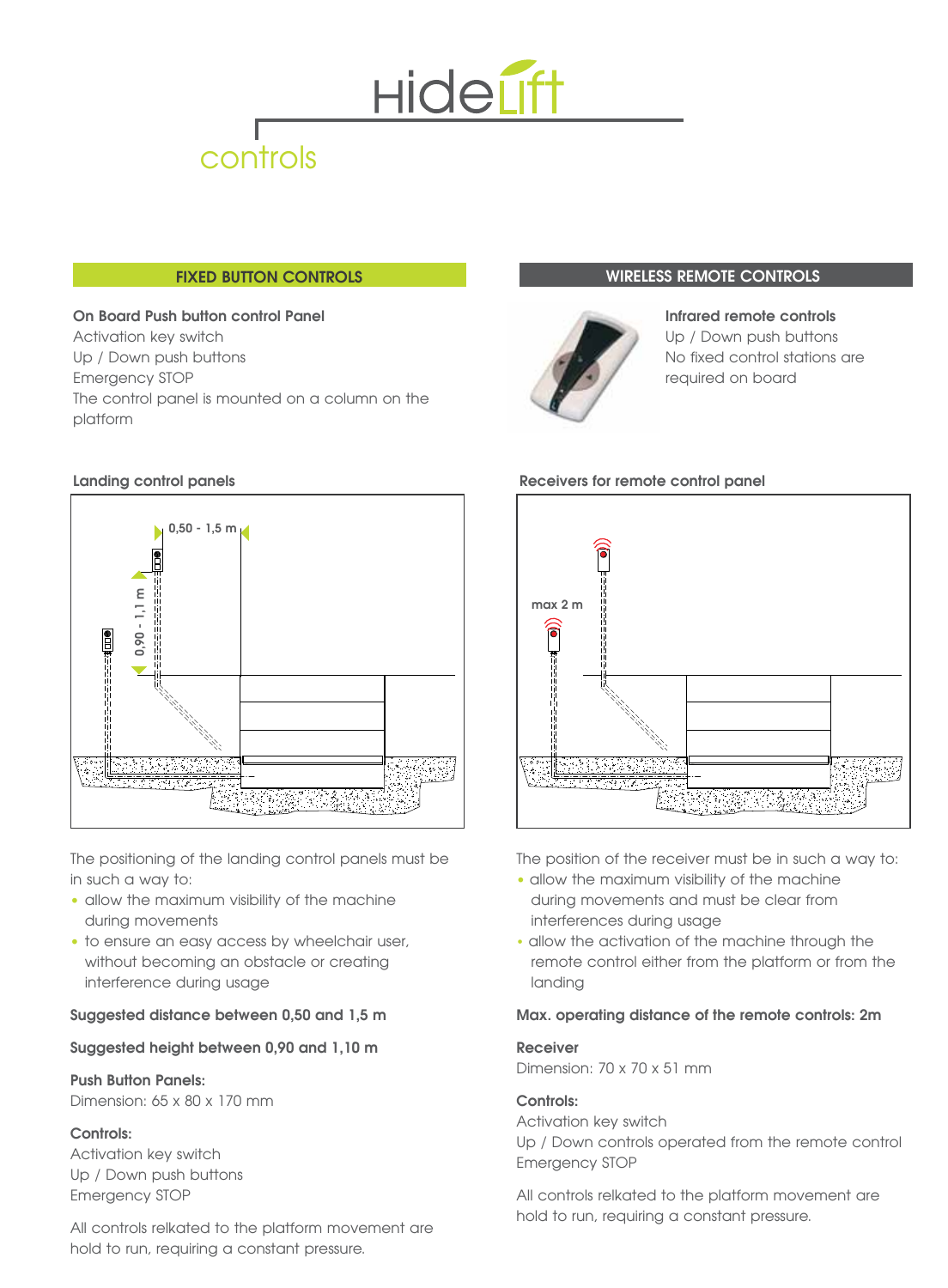

## **Dimension Chart 1 > General Information**



#### NECESSARY REQUIREMENTS FOR PIT PLACEMENT

The support area of the pit bottom must be a flat, compact and horizontal surface. The floor of the pit must also be capable to support with safety the unit load as shown below, on the area of the base frame.





Minimum top step raise must not be less than 100mm as not to interfere with the sliding platform: :



*\* With fixed edge containment for tiling: +15mm*

**310\***

a an an golf

 $\overline{\phantom{a}}$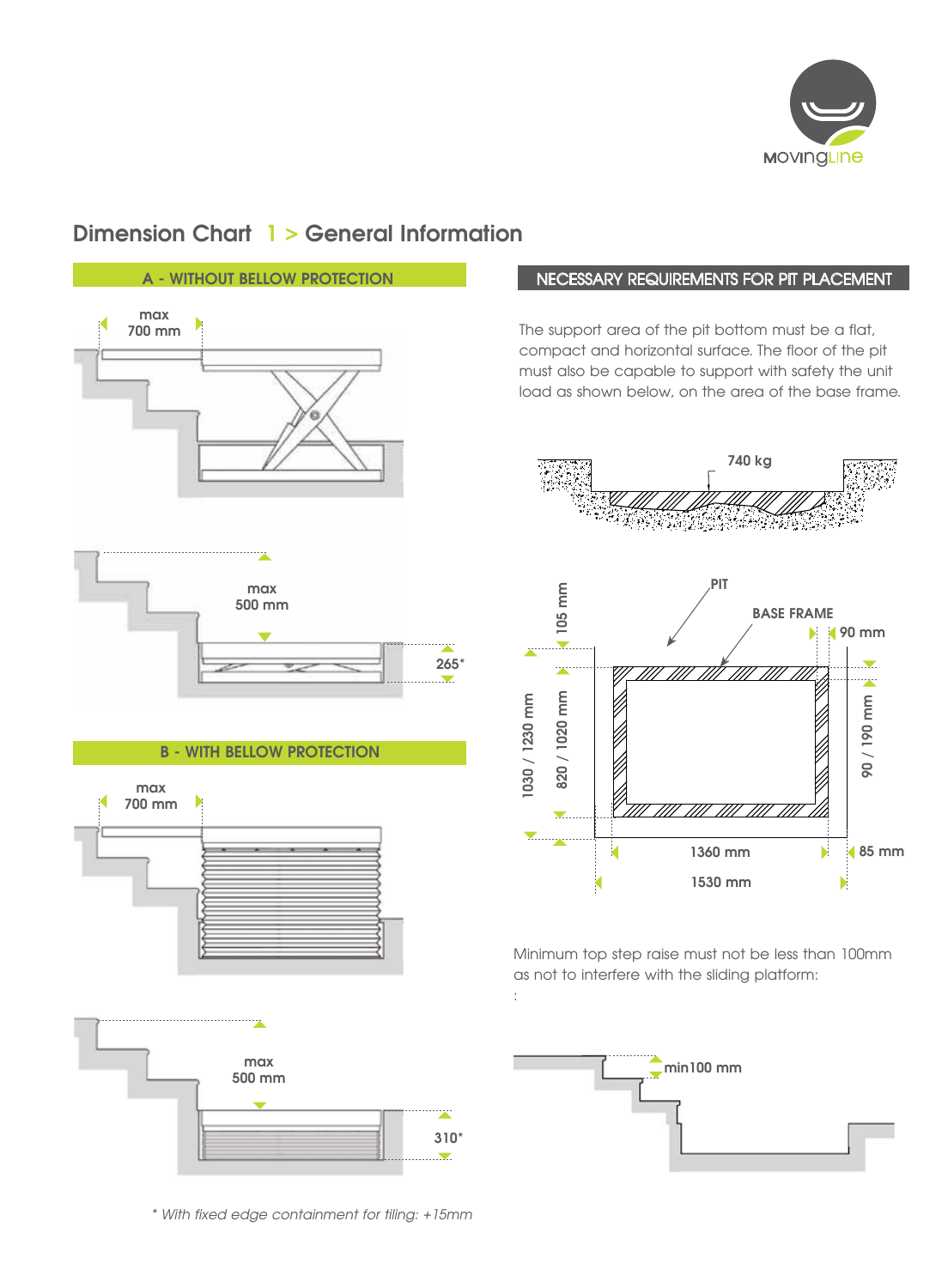

**Dimension Chart 2 > Preparation of the installation site > Integrated power unit**



#### **L - Connection for the electrical power line**

**Electrical main board - Thermal magnetic circuit breaker** *The customer shall provide a dedicated power line:* 

- *INPUT 230 V 50/60 Hz*
- *Thermal magnetic circuit breaker (10A, sensitivity 30mA, C trip curve)*
- *N. 1 connection cable: 3 x 1,5 mm2*
- *Tube to allow the cable passage: min. diameter 30 mm*
- *Connection line to earth*
- *Power consumption: 3A, 0,37 kW*

#### **C - Electrical connection**

#### **Power unit - Electrical main board**

Connection cable: 3x1,5 mm<sup>2</sup> Standard lenght of the connection cable: 3 m *The customer shall provide:*

*- Tube to allow the cable passage: min. diameter 100 mm*

**P0 / P1 - Electrical connection**

**Landing control stations - Electrical main board** *The customer shall provide a connection line for the fixed landing control stations:*

- *Connection cable: 2 x 1 mm2 ;*
- *Tube to allow the cable passage: min. diameter 30 mm*

#### **Landing receiver - Electrical main board**

*The customer shall provide a connection line for the receivers for the Wireless controls* 

- *Connection cable: 7 x 1 mm2 ;*
- *Tube to allow the cable passage: min. diameter 30 mm*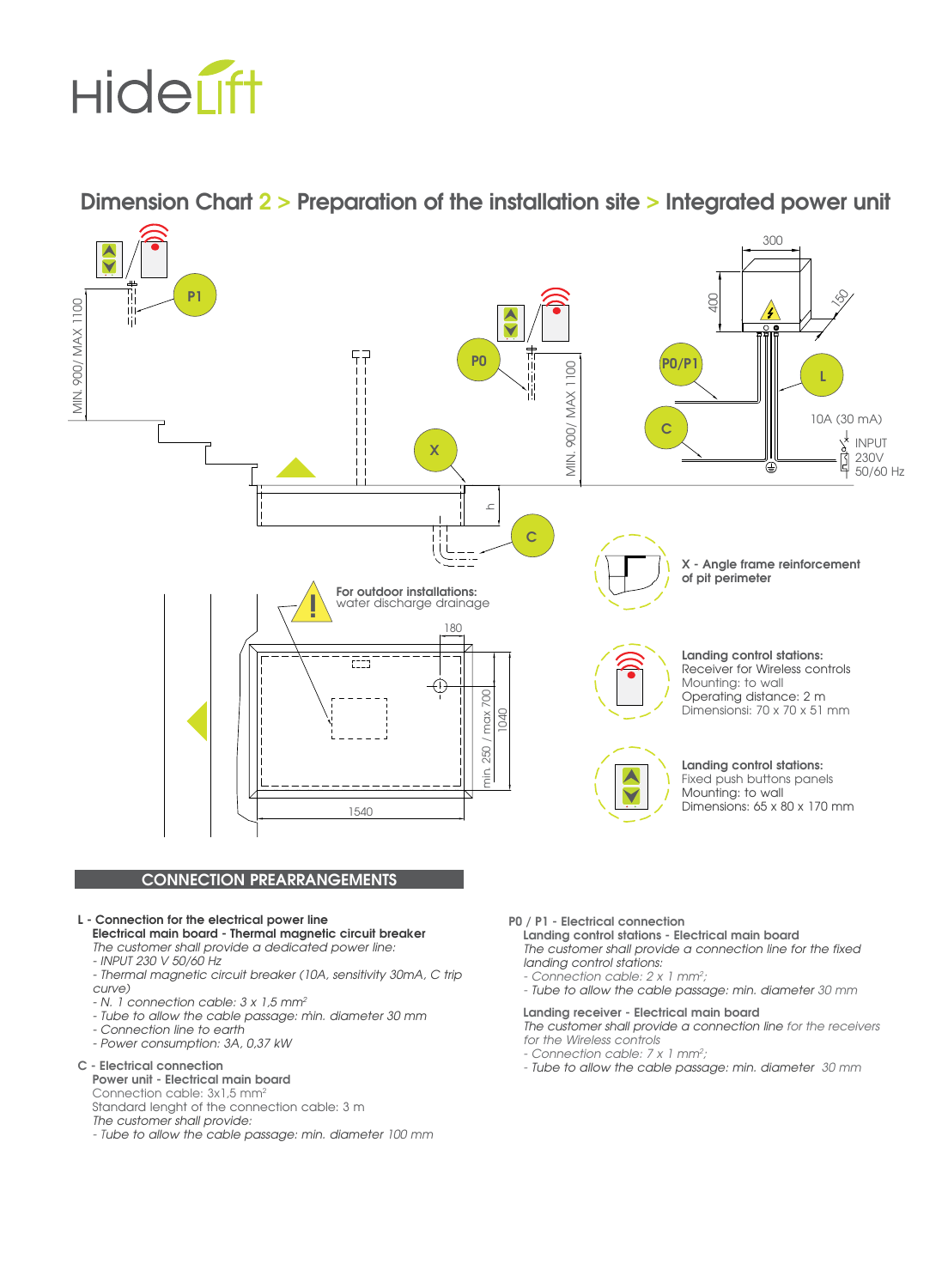



### **Dimension Chart 2 > Preparation of the installation site > Separated power unit**

Matallic cabinet to house the power unit: Dimensions: 800 x 600 x 400 mm